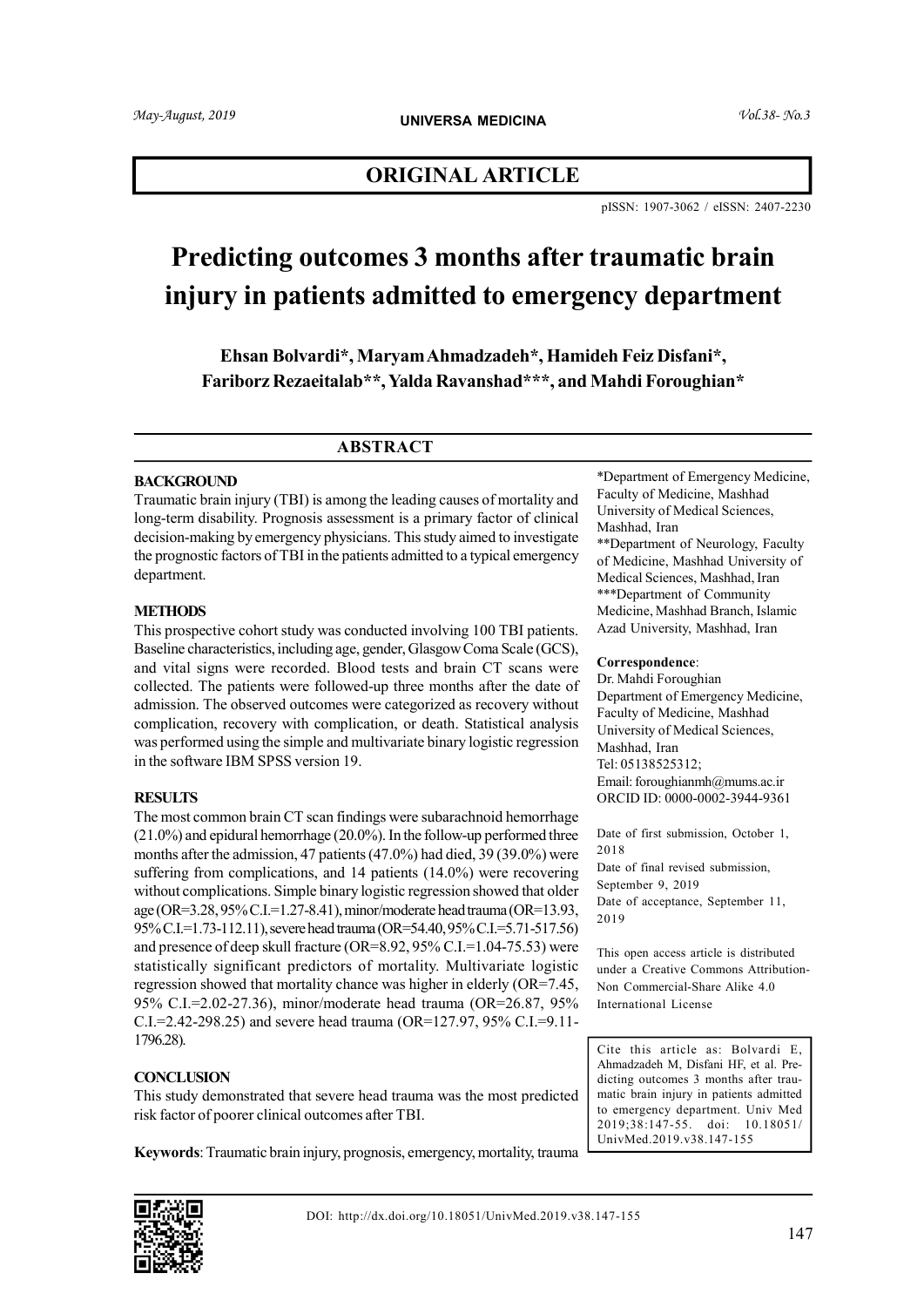## INTRODUCTION

Traumatic brain injury (TBI) is one of the leading causes of mortality and long-term disability, especially among young people, and accounts for about 30% of accident-related deaths.(1,2) Every year, about 2.5 million people sustain TBI, of which about 50,000 die and more than 80,000 become permanently disabled.<sup>(2)</sup> In Iran, trauma, and especially TBI, is one of the leading causes of death following a hospital admission. $(3,4)$  Because of its severe physiological, emotional, and physical complications, this injury imposes significant direct and indirect financial burdens that are hard to bear, especially in low- and middleincome countries, where more than 90% of TBI cases occur. $(1,5)$  In the last decade, the hospitalization rate has shown no notable change and the mortality rate has declined, but there has been an increase in the number of TBIrelated admissions to Emergency Departments (ED).(6) This trend calls for better management strategies for predicting, preventing, and addressing the short- and long-term complications of TBI.

Prognosis assessment is one of the primary factors of clinical decision-making and selection of therapeutic strategy for TBI patients, especially in emergency departments.(7,8) Studies have shown that more than two-thirds of physicians consider prognosis as the most important step in making a clinical decision particularly about ventilation, use of analgesics, or serum therapy. $(4)$  In addition to helping physicians decide on the type and strength of treatment, having a confident prognosis is very important for answering the questions of patient's family members and companions about his or her condition.

In recent decades, researchers have proposed several models, including the Glasgow Outcome Scale (GOS) and its extended version Glasgow Outcome Scale Extended (GOSE), Rancho Los Amigos Scale Revised (RLAS-R),

and Clinical Randomization of an Antiûbrinolytic in Signiûcant Hemorrhage (complete CRASH-2), for predicting the outcomes of TBI patients.<sup> $(2,5)$ </sup> In these models, factors such as age, Glasgow Coma Score (GCS), hypoxia and hypotension upon arrival to the ED, cause of the accident, biochemical parameters, and CT-scan findings have been used as the determinants of prognosis.(9-11) However, considering the differences in the services of EDs, epidemiological patterns of TBIs, driving safety levels, and the demographics of TBI patients (e.g. age and gender) in different parts of the world, these models may not be uniformly applicable to all countries. $(11,12)$  In Iran, which has a particularly high rate of traffic and occupational accidents, only one retrospective study has investigated the prognostic factors of TBI; $(3)$  therefore, more prospective studies are needed to develop a localized model for predicting the outcomes of TBI for Iranian patients.

Although GCS is a useful tool for TBI evaluation, it has some limitations and GCS documentation have some differences and pitfalls in patients.<sup>(13,14)</sup>

Generally, in GCS level documentation, GCS in admission to ED and highest or lowest GCS in 24 hours of admission can be used. Moreover, some interventions that can change the GCS level are medical intervention, administration of drugs such as sedatives or paralytic drugs, drug toxicity, and facial trauma.(15,16) The objective of this study was to investigate the prognostic factors of TBI in the patients admitted to a typical emergency department.

#### METHODS

#### Research design

This prospective cohort study was conducted on TBI patients admitted to the Emergency Department of Hasheminejad Hospital, Mashhad, Iran from January 2015 to December 2016.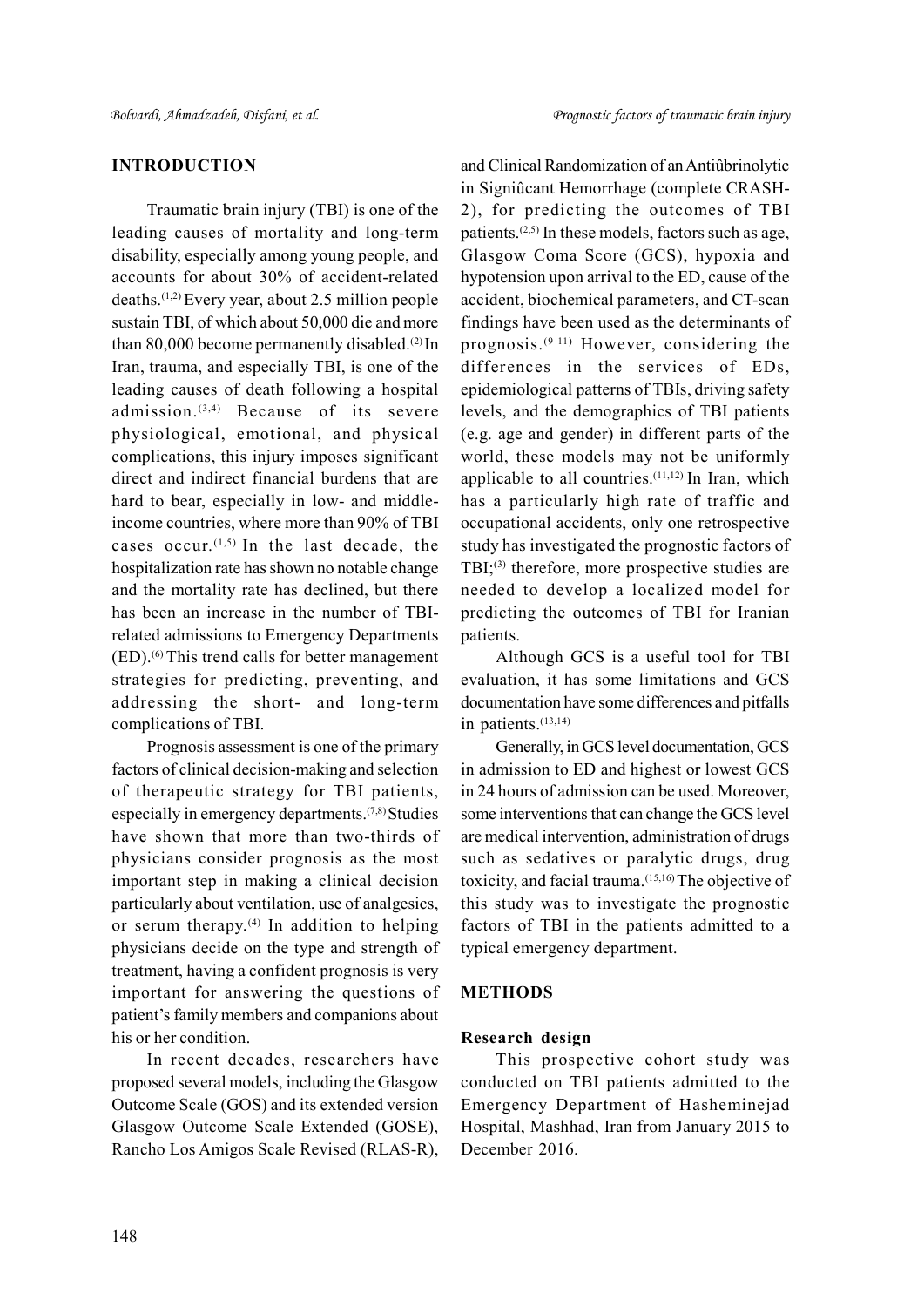#### Research subjects

Patients with moderate or severe TBI and age of more than 15 years were included in the study. Exclusion criteria were (i) simultaneous trauma in other organs, (ii) discharge from the emergency department before the final evaluation, and (iii) lack of cooperation in subsequent follow-ups. The sample size was calculated based on the results of Yang et al. $(17)$ using the formula for comparison of a quantitative variable in two groups, with α and β set to 0.05 and 0.2 respectively. Accordingly, the minimum sample size was calculated as n=138. Patients were entered into the study consecutively until the target sample size was reached.

## Data collection

An emergency medicine specialist recorded the basic information of patients including age, gender, GCS, and vital signs, upon their admission to the ED. Blood pressure and oxygen saturation were measured by a digital pressure meter and a pulse oximeter respectively. Mean arterial pressure (MAP) was calculated using the formula  $[(2 \times \text{diastolic blood pressure})]$ + systolic blood pressure]/3. Hypotension was defined as a systolic pressure of less than 70mm Hg, and hypoxia was defined as an oxygen saturation of less than 90 percent. For all patients, arterial blood samples were taken to measure arterial blood gas and venous blood samples were taken to measure hematocrit (HCT). The normal range of pH was 7.35-7.45 Acidemia was defined as a serum pH of less than 7.35, and alkalemia as pH>7.45. The normal range of HCT was 38-42% and anemia was defined as hematocrit of less than 42% for men and less than 38% for women. The normal range of HCO3 was defined as 22 to 28 milliequivalents per liter; metabolic acidosis as HCO3<22 milliequivalents per liter; metabolic alkalosis as HCO3>28 milliequivalents per liter. The normal range of PCO2 was defined as 35–45 mmHg; respiratory acidosis as PCO2>45 mmHg; and respiratory alkalosis as PCO2<35 mmHg and pH 7.35 - 7.45. Vital signs were categorized as

follows: bradycardia: HR<60; normal HR: 0≤HR≤100; tachycardia: HR>100; bradypnea: RR<12; normal: 12 \le RR \le 20; tachypnea: RR \le 20; normal GCS=15; minor or moderate head trauma 8 SGCS < 15; severe head trauma GCS < 8; children: age <16 years; adults:  $16 \le a \le e \le 65$ years; elderly: age  $\geq 65$  years. A brain CT scan with an axial cross section was taken on admission to the ED (less than 6 hours after trauma) and its result was interpreted by a radiologist.

#### Clinical outcomes

Follow-up was performed three months after admission to the ED and the outcome at that date was categorized as (i) recovery without complications, (ii) recovery with complications (emergence of new neurological symptoms after TBI), or (iii) death.

#### Ethical considerations

The research plan was fully explained to the patient's legal guardian and written informed consent was acquired before collecting any information. Personal information of all patients remained confidential and was handled and processed in a codified form. The research proposal was authorized by the Research Deputy Department of the Mashhad University of Medical Sciences and received approval from the Ethics Committee of this university (registration code: 920748).

#### Data analysis

Descriptive statistical analyses were performed using SPSS forWindows, version 19 (Armonk, NY: IBM Corp.). Simple binary logistic regression was used to find predictor variables for mortality. Then all predictors that were significant were entered into a multivariate logistic regression. Findings were represented as odds ratio (OR) alongside with 95% confidence interval (CI). In all tests, p-values of less than 5% were considered statistically significant. Using the per-protocol analytical approach, the analyses were restricted to those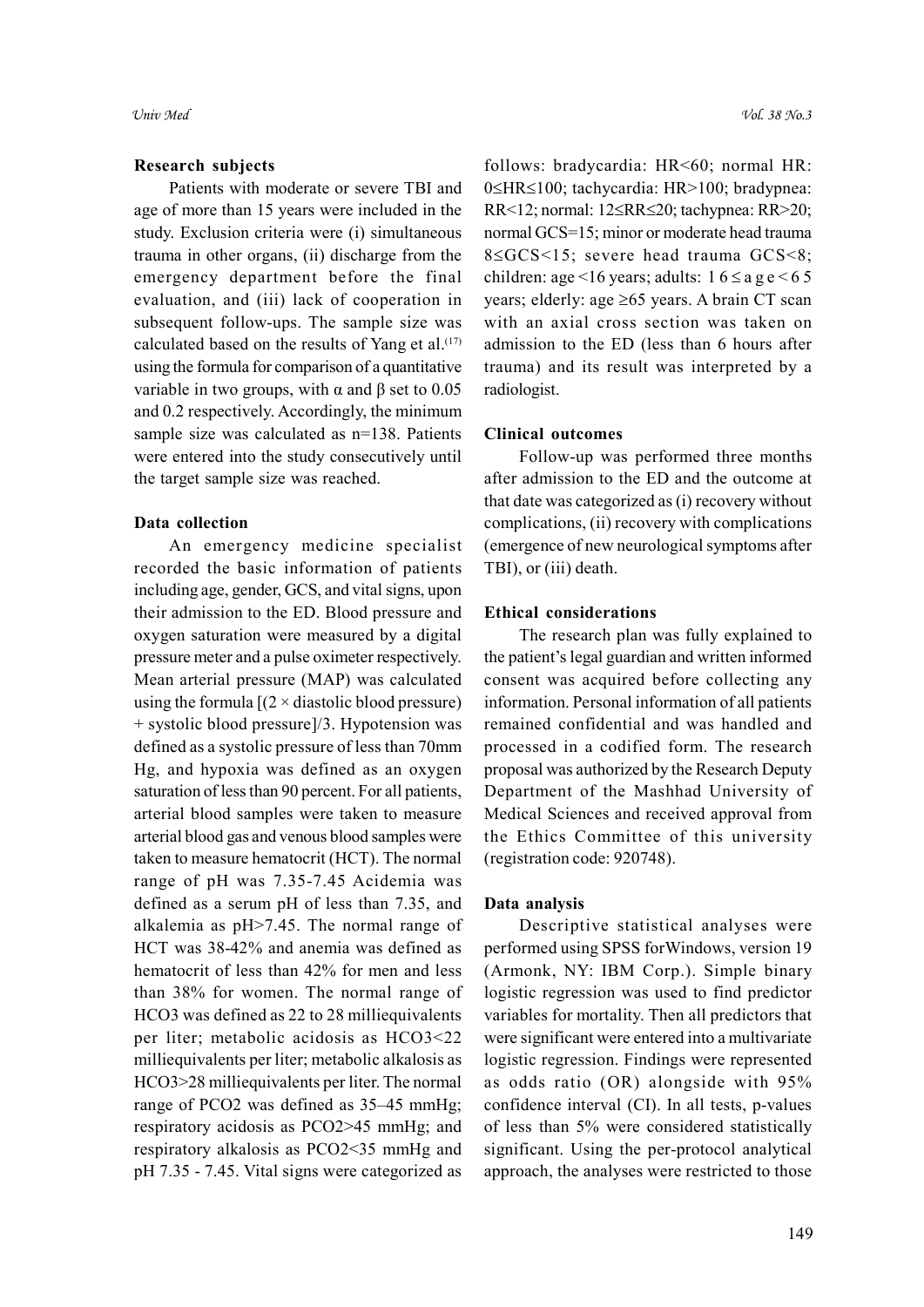patients whose information up to the final stage of follow-up was available.

## **RESULTS**

#### Baseline characteristics

A total of 138 patients entered the study, of which 38 patients were excluded because of simultaneous trauma in other organs (31 patients), discharge from the emergency department before the final evaluation (4 patients), and lack of cooperation during the follow-up (3 patients). Ultimately, the study was performed on 100 patients (Figure 1).

Participants ( $n = 100$ ) were predominately male (85%) with a mean age of  $43.7 \pm 23.0$  years. In 76.0% of patients, GCS on admission was more than 8. The most common disorders of vital signs were tachycardia (67.0%) and hypotension (42.0%). The most common brain CT scan findings were subarachnoid hemorrhage (21.0%) and epidural hemorrhage (20.0%). In the followup performed three months after admission, 47 patients (47.0%) had died, 39 (39.0%) were suffering from complications, and 14 patients (14.0%) were recovering without complications. Other results regarding the background variables, physical examination findings, vital signs, and paraclinical findings are presented in Table 1.

## Variables associated with the outcome (death or survival)

Simple binary logistic regression showed that older age group (OR=3.28, 95% C.I.= 1.27-8.41), minor/moderate head trauma (OR=13.93, 95% C.I.=1.73-112.11), severe head trauma (OR=54.40, 95% C.I.=5.71-517.66) and presence of deep skull fracture (OR=8.92, 95% C.I.=1.04- 75.53) were statistically significant predictors of mortality (Table 2). Cox and Snell R square for multivariate binary logistic regression was 37% showing an acceptable overall prediction. In this model, only severe head trauma, minor/moderate head trauma and elderly age group remained statistically significant predictors (Table 3).

## DISCUSSION

The findings of this study showed that older age, minor/moderate head trauma, and severe head trauma on admission were the factors associated with the death of these patients.

The first factor that this study found to be related to the outcome of death following a TBI was age. The mean age of the subjects of our study was about 44 years. On average, patient who died during the follow-up period were about 10 years older than those who survived this period with or without complications. The presence of



Figure 1. Flow diagram of traumatic brain injury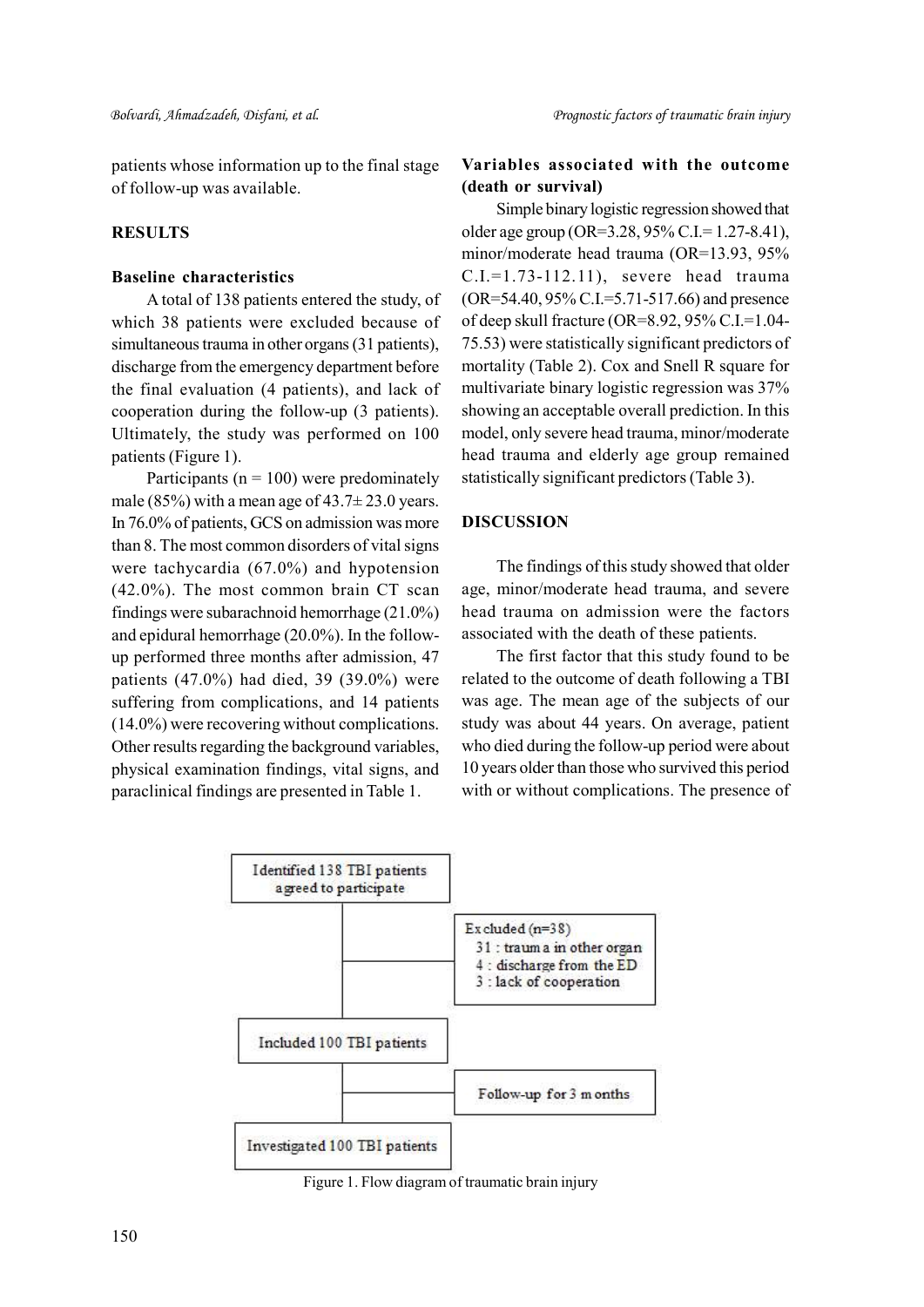| Variable                        | n(%)                  | of TBI, and y  |
|---------------------------------|-----------------------|----------------|
| Age                             |                       | of mortality f |
| Children                        | 67 (67.0)             | reported tha   |
| Adults                          | 6(6.0)                |                |
| Elderly                         | 27(27.0)              | associated v   |
| Gender                          |                       | concussion s   |
| Male                            | 85 (85.0)             | a GCS of les   |
| Female                          | 15(15.0)              |                |
| O <sub>2</sub> saturation       |                       | Both qu        |
| Normal                          | 90 (93.8)             | of our study s |
| Hypoxia<br>RR                   | 6(6.3)                | important fac  |
| Normal                          | 88 (92.6)             | of TBI. The    |
| Bradypnea                       | 3(3.2)                |                |
| Tachypnea                       | 4 (4.2)               | among the pat  |
| HR                              |                       | up period wa   |
| Normal                          | 83 (85.6)             | other patient  |
| <b>Bradycardia</b>              | 2(2.1)                |                |
| Tachycardia                     | 12(12.4)              | an associatio  |
| MAP                             |                       | of TBI patie   |
| Normal                          | 87 (90.6)             | regard to the  |
| Hypotension                     | 9(9.4)                |                |
| Head trauma                     |                       | outcome of     |
| Normal<br>Minor/moderate        | 17(17.3)<br>59 (60.2) | previously m   |
| Severe                          | 22 (22.4)             | the first pros |
| HCO <sub>3</sub>                |                       |                |
| Normal                          | 41 (42.3)             | association i  |
| Metabolic acidosis              | 48 (49.4)             | study in Iran  |
| Metabolic alkalosis             | 8(8.2)                | reflex, hyperi |
| pCO <sub>2</sub>                |                       |                |
| Normal                          | 48 (49.5)             | pressure (II   |
| Respiratory acidosis            | 18 (18.5)             | severe TBI.    |
| Respiratory alkalosis           | 31 (31.9)             | Among          |
| pН                              |                       |                |
| Normal                          | 46 (47.4)             | exhibited an a |
| Acidemia<br>Alkalemia           | 38 (39.1)             | outcomes. H    |
| HCT                             | 13 (13.4)             | observed in    |
| Normal                          | 14 (19.4)             |                |
| Anemia                          | 58 (80.6)             | relationship   |
| Subdural hemorrhage             |                       | in the qualita |
| Yes                             | 18 (18.0)             | the prominent  |
| No                              | 82 (82.0)             | be caused by   |
| Subarachnoid hemorrhage         |                       |                |
| Yes                             | 24 (24.0)             | cerebral hen   |
| No                              | 76 (76.0)             | adverse clini  |
| Epidural hemorrhage             |                       | explained fro  |
| Yes                             | 21 (21.0)             |                |
| No                              | 79 (79.0)             | vital signs a  |
| Depressed skull fracture<br>Yes |                       | prognostic m   |
| No                              | 8(8.0)<br>92 (92.0)   | signs can se   |
| Intracranial hemorrhage         |                       |                |
| Yes                             | 10(10.0)              | assessment     |
| No                              | 90 (90.0)             | However, it s  |
| Pneumocephalus                  |                       | studies in th  |
| Yes                             | 4(4.0)                |                |
| No                              | 96 (96.0)             | definite concl |
| Contusion                       |                       | The las        |

Table 1. Distribution of demographic, clinical findings and outcomes of TBI subjects (n=100)

# Normal GCS=15; minor or moderate head trauma 8GCS<15; severe head trauma GCS<8

similar reports in other studies suggests that age is likely to be a key factor of the clinical outcome Variable  $\overline{\mathbf{n}(\%)}$  of TBI, and younger people have a lower chance of mortality following a TBI. (3,10) It has also been  $r^{67}(67.0)$  reported that each year of increase in age is  $\frac{6(6.0)}{7(27.0)}$  associated with 5% higher chance of postconcussion syndrome and 2% higher chance of  $\frac{85 (85.0)}{15 (15.0)}$  a GCS of less than 7.<sup>(10,18,19)</sup>  $27 (27.0)$  associated v

> Both quantitative and qualitative analyses of our study showed that reduced GCS is another 90 (93.8) important factor in the adverse clinical outcomes  $88 (92.6)$  of TBI. The frequency of GCS of less than 8  $\begin{array}{c} 3 \times 3.2 \\ 4 \times 4.2 \end{array}$  among the patients who did not survive the followup period was significantly higher than among  $\frac{83}{(85.6)}$  other patients. Other studies have also reported an association between GCS and the prognosis 12 (12.4) of TBI patients.<sup> $(20,21)$ </sup> Although our finding in  $\frac{87 (90.6)}{9 (9.4)}$  regard to the association of GCS with the clinical outcome of TBI is not new and has been  $\frac{17(17.3)}{59(60.2)}$  previously mentioned in other studies, <sup>(9-11)</sup> this is  $22(22.4)$  the first prospective study that reports such an association in Iran, although a cross-sectional 41 (42.3) study in Iran found age, gender, GCS, pupillary 48 (49.4) reflex, hypernatremia, and increased intracranial 8 (8.2) 48 (49.5) pressure (IICP) as the predictors of death in 18 (18.5) severe TBI.<sup>(3)</sup>  $6(6.3)$   $0.041$  study  $4(4.2)$  among the p  $2(2.1)$  Other patients  $9(9.4)$  regard to the  $59(60.2)$  previously in

> Among the vital signs, only the heart rate 31 (31.9) exhibited an association with undesirable clinical 46 (47.4)  $38(39.1)$  outcomes. However, this association was only observed in quantitative analyses (there was no relationship between tachycardia and outcome 14 (19.4) 58 (80.6) in the qualitative analysis). Since tachycardia, as 18 (18.0) the prominent sign of hemodynamic instability, can  $b^2$  (82.0) be caused by other underlying disorders such as 24 (24.0) cerebral hemorrhage, its association with the adverse clinical outcomes in TBI patients can be 76 (76.0)  $21(21.0)$  explained from this perspective. While primary  $79(79.0)$  vital signs are rare among the main factors of prognostic models, our findings suggest that vital 8 (8.0) 92 (92.0) signs can serve as a prognostic factor for the assessment of the clinical outcome of TBI. 10 (10.0) However, it should be noted that the number of 90 (90.0) studies in this area is still very low to draw a  $\begin{array}{c} 4(4.0) \\ 6(96.0) \end{array}$  definite conclusion. 13 (13.4) **Calculies**. 11

> > The last factor that our study found to be associated with the final condition of TBI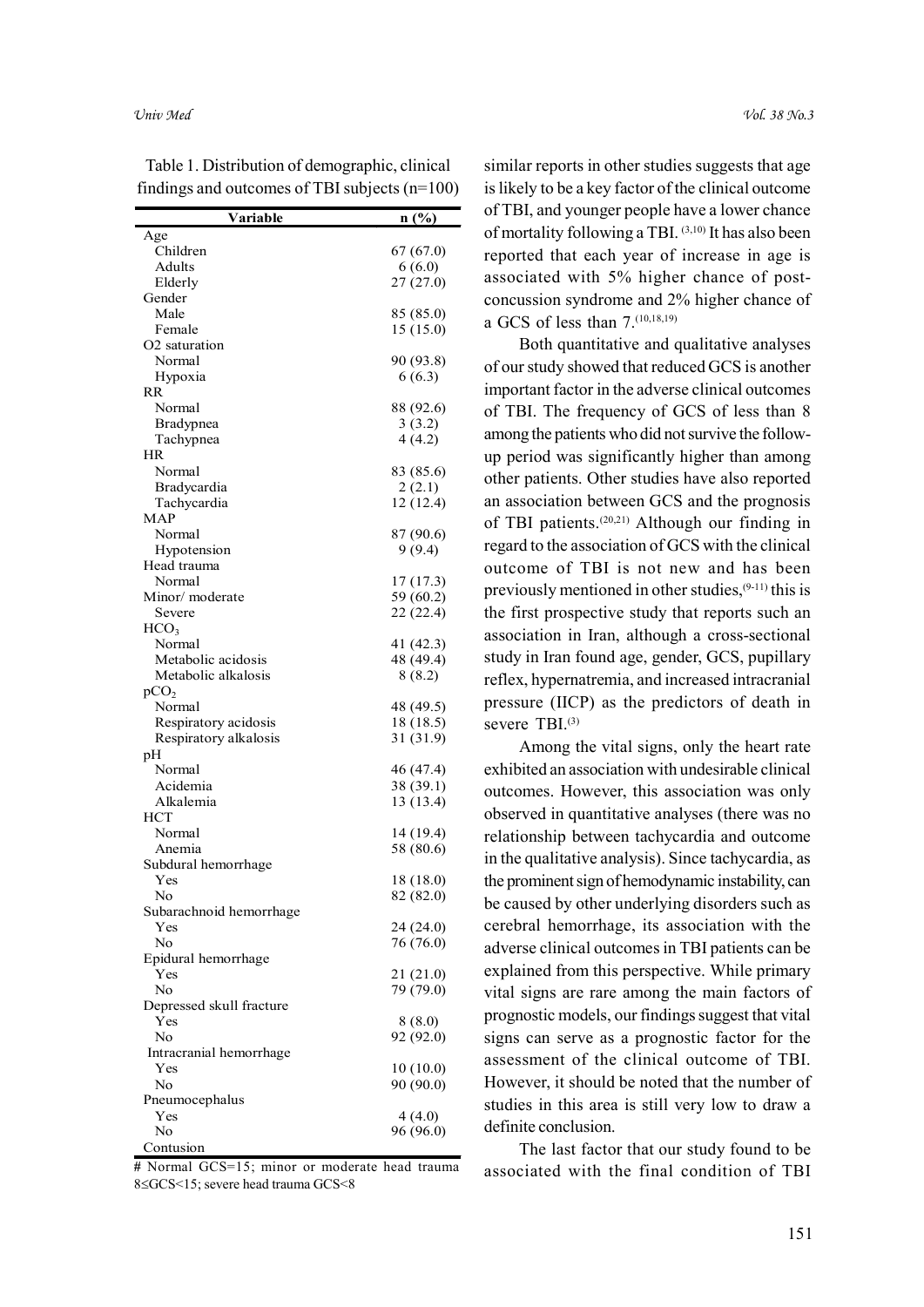|                            | OR (95%CI)             | p value |
|----------------------------|------------------------|---------|
| Age                        |                        |         |
| Children                   | $3.28(0.55 - 19.23)$   | 0.188   |
| Adults                     | 1                      |         |
| Elderly                    | $3.28(1.27 - 8.41)$    | 0.013   |
| Gender                     |                        |         |
| Male                       | 1                      |         |
| Female                     | $0.69(0.22 - 2.13)$    | 0.530   |
| O2 saturation              |                        |         |
| Normal                     | 1                      |         |
| Hypoxia                    | $2.45(0.42 - 14.07)$   | 0.315   |
| RR                         |                        |         |
| Normal                     | 1                      |         |
| Bradypnea                  | $2.46(0.21 - 28.16)$   | 0.469   |
| Tachypnea                  | $1.23(0.16-8.14)$      | 0.839   |
| HR                         |                        |         |
| Normal                     | 1                      |         |
| Bradycardia                |                        | 0.999   |
| Tachycardia                | $2.43(0.67 - 8.71)$    | 0.172   |
| <b>MAP</b>                 |                        |         |
| Normal                     | 1                      |         |
| Hypotension                | $1.95(0.44 - 8.70)$    | 0.377   |
| Head trauma                |                        |         |
| Normal                     | 1                      |         |
| Minor/moderate head trauma | $13.93(1.73 - 112.11)$ | 0.013   |
| Severe head trauma         | 54.40(5.71-517.65)     | 0.001   |
| HCO3                       |                        |         |
| Normal                     | 1                      |         |
| Acidemia                   | $1.61(0.70-3.66)$      | 0.255   |
| Alkalemia                  |                        |         |
| pCO <sub>2</sub>           |                        |         |
| Normal                     | $\mathbf{1}$           |         |
| Acidosis                   | $1.28(0.57 - 2.87)$    | 0.540   |
| pH                         |                        |         |
| Normal                     | 1                      |         |
| Acidemia                   | $0.92(0.41 - 2.07)$    | 0.858   |
| HCT                        |                        |         |
|                            |                        |         |
| Normal                     | 1                      |         |
| Anemia                     | $1.23(0.38-3.96)$      | 0.728   |
| <b>SDH</b>                 |                        |         |
| No                         | 1                      |         |
| Yes                        | $1.96(0.69 - 5.58)$    | 0.205   |
| SAH                        |                        |         |
| $\rm No$                   | $\mathbf{1}$           |         |
| Yes                        | $1.60(0.62 - 4.11)$    | 0.323   |
| EDH                        |                        |         |
| No                         | $\mathbf{1}$           |         |
| Yes                        | $0.52(0.18-1.45)$      | 0.215   |
| <b>DSF</b>                 |                        |         |
| No                         | $\mathbf{1}$           |         |
| Yes                        | 8.92(1.04-75.53)       | 0.045   |
| Pneumocephalus             |                        |         |
| No                         | $\mathbf{1}$           |         |
| Yes                        | $0.35(0.0-3.53)$       | 0.377   |
| Contusion                  |                        |         |
| No                         | $\mathbf{1}$           |         |
| Yes                        | $1.70(0.27 - 10.67)$   | 0.569   |

Table 2. Simple binary logistic regression to find predicting factors of mortality

OR: Odds Ratio; AOR: Adjusted Odds Ratio; RR: respiratory rate; HR: heart rate; SBP: systolic blood pressure; DBP: diastolic blood pressure; GCS: Glasgow coma scale; HCT: hematocrit; SDH: subdural hemorrhage; SAH: subarachnoid hemorrhage; EDH: epidural hemorrhage; DSF: deep skull fracture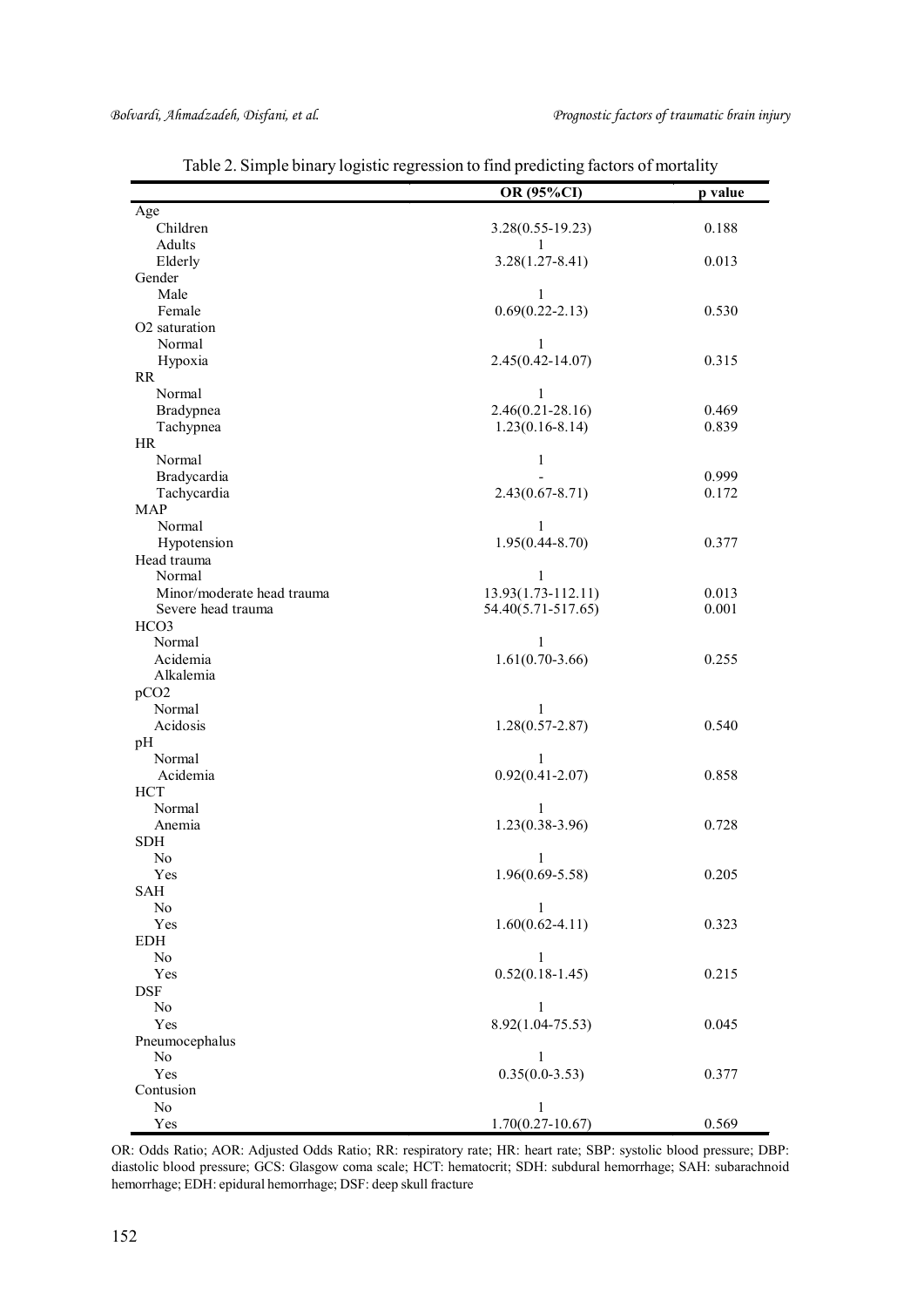|                            | <b>AOR</b> (95%CI)    | p value |
|----------------------------|-----------------------|---------|
| Age                        |                       |         |
| Children                   | $0.48(0.007 - 32.29)$ | 0.735   |
| Adults                     |                       |         |
| Elderly                    | $7.45(2.02 - 27.36)$  | 0.002   |
| HR.                        |                       |         |
| Normal                     | 1                     |         |
| Bradycardia                |                       |         |
| Tachycardia                | $2.51(0.42 - 15.01)$  | 0.311   |
| Head trauma                |                       |         |
| Normal                     |                       |         |
| Minor/moderate head trauma | 26.87(2.42-298.25)    | 0.007   |
| Severe head trauma         | 127.97(9.11-1796.28)  | 0.001   |
| <b>SDH</b>                 |                       |         |
| No.                        |                       |         |
| Yes                        | $1.86(0.49-6.98)$     | 0.353   |
| <b>DSF</b>                 |                       |         |
| No.                        |                       |         |
| Yes                        | 28.71(0.99-835.41)    | 0.051   |

Table 3. Multivariate binary logistic regression to find predicting factors of mortality

AOR: Adjusted Odds Ratio; HR: heart rate; SDH: subdural hemorrhage; DSF: deep skull fracture

patients was the findings of cerebral CT scan taken on admission. Analysis of the CT scan findings suggests that non-surviving patients had a higher frequency of subdural hematoma (SDH), intracranial hemorrhage (ICH), depressed skull fracture (DSF), and cerebral contusion, while the patients who recovered with complications had a higher frequency of epidural hematoma (EDH). One of the most common consequences of brain trauma is extra-axial hemorrhages, which are categorized as epidural and subdural hemorrhages and subarachnoid hemorrhage (SAH). It has been reported that 58% of all patients undergoing hematoma removal and 21% of all patients with severe head trauma have subdural hematomas.(22) The prevalence of subdural hematoma among our subjects was close to the figures reported in other studies, which suggests that the pattern of brain pathologies following TBI is likely to be independent of the country.(9,11) The association of the discovery of a lesion in CT scan with the outcome of treatment has been already reported in other studies and our results further support these reports.<sup>(10,22,23)</sup>

In the present study, which was conducted on a reasonably large-sized sample, there were significantly more (almost five times more) male TBI patients than female TBI patients. This difference in the gender distribution can be attributed to the men's riskier social activities and occupations.(24) This finding is consistent with the majority of other studies, which report that men are more likely to sustain TBI than women, although the reported male to female ratio varies between 1.5 and  $4^{(8,12,25)}$  Interestingly, the other study conducted on TBI in Iranians reported that its subjects were 85% men and 15% women, figures that are identical to the gender ratio of our patients.(3) However, our comparison of clinical outcomes of TBI shows that gender has no effect on the incidence of death following a TBI. Considering that several other studies have reported a similar conclusion, $(3,7,26)$  it can be claimed with sufficient confidence that gender has no impact on the outcome of TBI.

Our study showed that hypoxemia was not associated with the clinical outcome of TBI. However, we believe that this lack of significant association is purely statistical because while 34% of the patients in the non-surviving group had hypoxia, 30% of the patients who recovered with complications and only 7% of those who recovered without complications had hypoxia,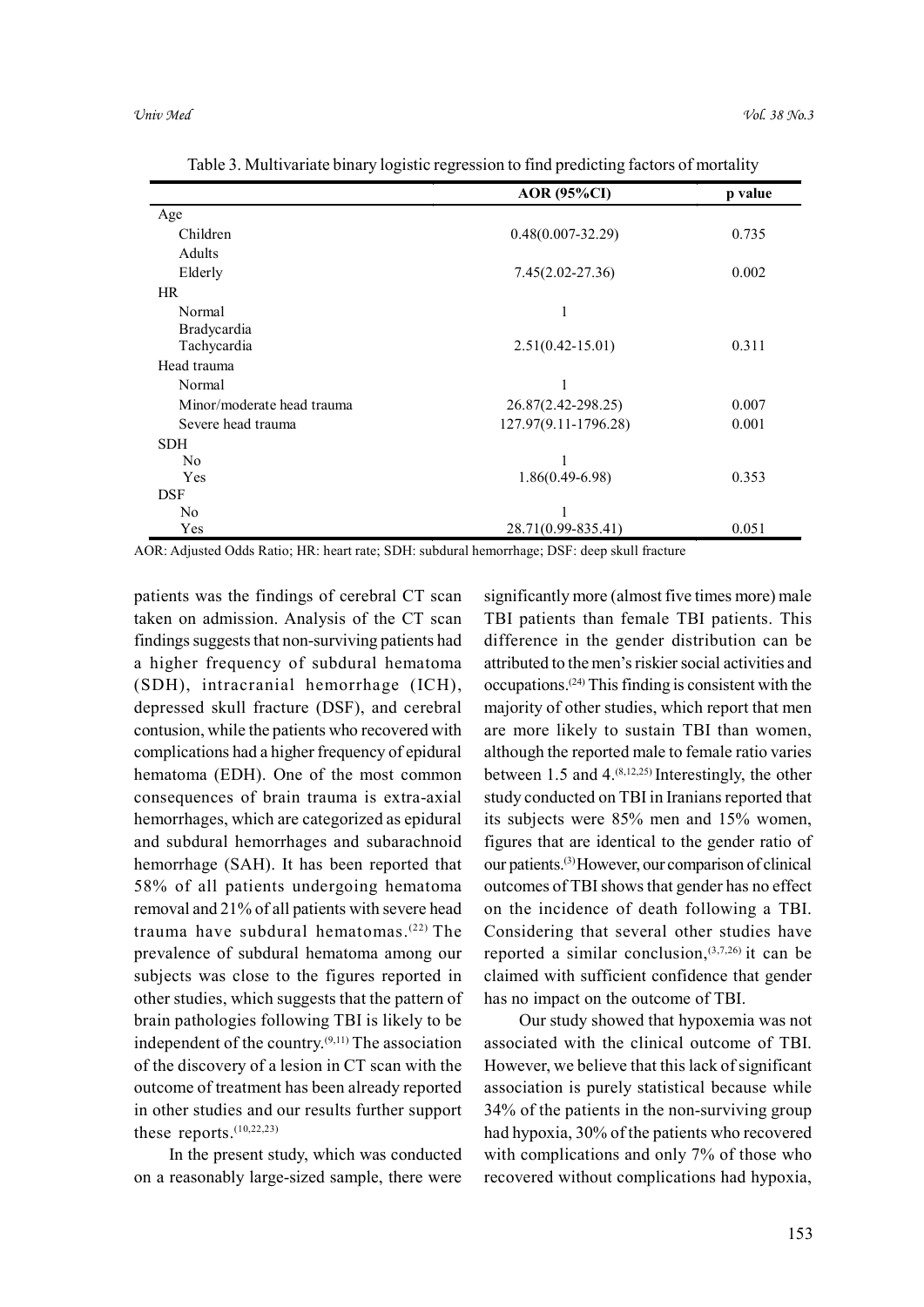which seems clinically significant. In this regard, a study in the United States has shown that brain hypoxia exacerbates the short-term outcome of TBI independent from the raise in intracranial pressure. In contrast, Manley et al.,<sup>(21)</sup> like us, found that hypoxia is not associated with increased mortality in the early stages of recovery. However, we found that factors other than hypoxia, namely acidosis and anemia also lack any effect on the outcome of TBI, a claim that have many opponents and proponents in the literature. For example, while one study has reported that anemia with cerebral hypoxia is a prognostic factor for negative outcome,  $(19)$ another study has found that elevation of hematocrit above 28% is not associated with reduced mortality from head trauma;<sup>(26)</sup> moreover, another study in Taiwan (20) has shown that initial anemia does not increase the risk of mortality in TBI patients.

The present study suffers from several limitations. First, this study did not examine the parameters such as the type of accident leading to TBI, the time between accident and admission, pupil reflex condition, extracranial damage, and patient's economic status, whereas many studies have claimed that these parameters play a significant role in predicting the clinical outcomes of TBI patients. In addition, the follow-up of this study was performed via phone calls, and this may have led to a higher number of patients being categorized as recovering with complications, because TBI-related complications were recorded as stated by the patients or their family members. We recommend in-depth management of patients with a GCS of less than 8 presenting to the emergency department.

## **CONCLUSION**

Our study demonstrated that severe head trauma in the initial examinations are associated with poorer clinical outcomes after TBI. Considering the factors identified to be associated with the outcomes of TBI among Iranians, emergency departments are recommended to

give a higher priority to the older TBI patients with lower GCS and unstable hemodynamics.

### ACKNOWLEDGMENTS

This article is derived from the dissertation prepared by Dr. Maryam Ahmadzadeh as a requirement for the completion of the Emergency Medicine Specialty program at the Mashhad University of Medical Sciences (code: 920748). This study was performed with the financial and moral support of the Research Deputy Department of the Mashhad University of Medical Sciences under a proposal authorized with the permission code 920748.

## CONFLICT OF INTEREST

The authors declare that there are no conflicts of interest regarding the publication of this manuscript.

## AUTHOR CONTRIBUTIONS

All authors contributed to compilation of the subject matter, writing of the manuscript drafts, data collection, and data analysis. HFD and MA contributed to manuscript finalization. YR and MF contributed to the study concept and design. EB, MF, and FR contributed to manuscript revision. All authors have read and approved the final ⋠þ manuscript.

#### **REFERENCES**

- 1. Abou El Fadl MH, O'Phelan KH. Management of traumatic brain injury: an update. Neurosurgery Clinics North America 2018;29:213-21. doi: 10.1016/ j.nec.2017.11.002.
- 2. Joseph B, Khan M, Rhee P. Non-invasive diagnosis and treatment strategies for traumatic brain injury: an update. J Neurosci Res 2018;96:589-600. doi: 10.1002/jnr.24132.
- 3. Ziaeirad M, Alimohammadi N, Irajpour A, et al. Association between outcome of severe traumatic brain injury and demographic, clinical, injuryrelated variables of patients. J Nursing Midwifery Res 2018;23:211-6. doi: 10.4103/ijnmr.IJNMR\_65 \_17.